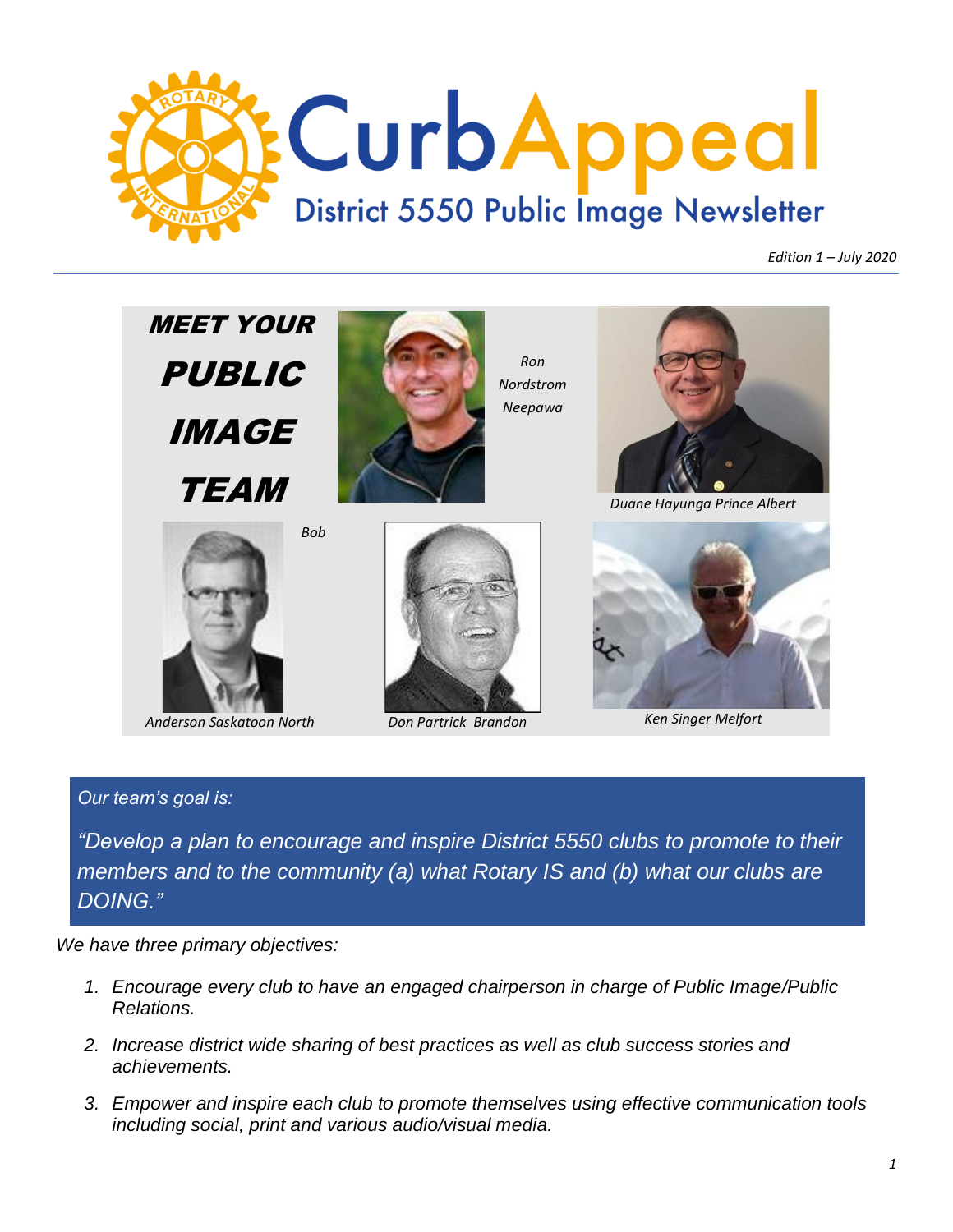Our first strategy to achieve these objectives is to identify, distribute and encourage the use of internal and external resources that your club can use to create effective audio and visual marketing materials.

*We're pleased to introduce one of the communications tools that the PI team will be sharing with you regularly in the coming months. It's our new Public Image Newsletter, Curb Appeal.*

# *How is your club's Curb Appeal?*

istrict 5550 Public Image Newslett

j

*When it comes to your public image, visual attractiveness is essential for Rotary to grow and maintain members.* 

*We hope to use our online PI Newsletter to share resources for clubs, success stories, achievements, and best practices. We'll focus on making Rotary attractive and irresistible.* 

*Later in this issue, we're showcasing how the Rotary Club of Kenora has successfully raised their Public Image profile in their community.*

*You can begin to work on your club's curb appeal immediately. Let's start by identifying:*

# *Public Image (PI) vs Public Relations (PR)*

Public image is the public's perception of your organization. It is your image and reputation in the community.

Public relations is the process of creating and maintaining a positive public image. It informs the community about your activities, events, and services. It builds awareness and credibility by drawing attention to newsworthy and attention-worthy activities of the organization.

# *Public Image is Important*

When a Rotary club has a positive public image, brand or reputation, current members are motivated to participate in service above self. Prospective members are eager to join and sponsors are willing to support service. Often too little is known about Rotary in our communities and opportunities are missed.

The District 5550 Public Image team is here to support our clubs. We are here to help tell our story that is: *Together, we see a world where people unite and take action to create lasting change across the globe, in our communities, and in ourselves*.

*2*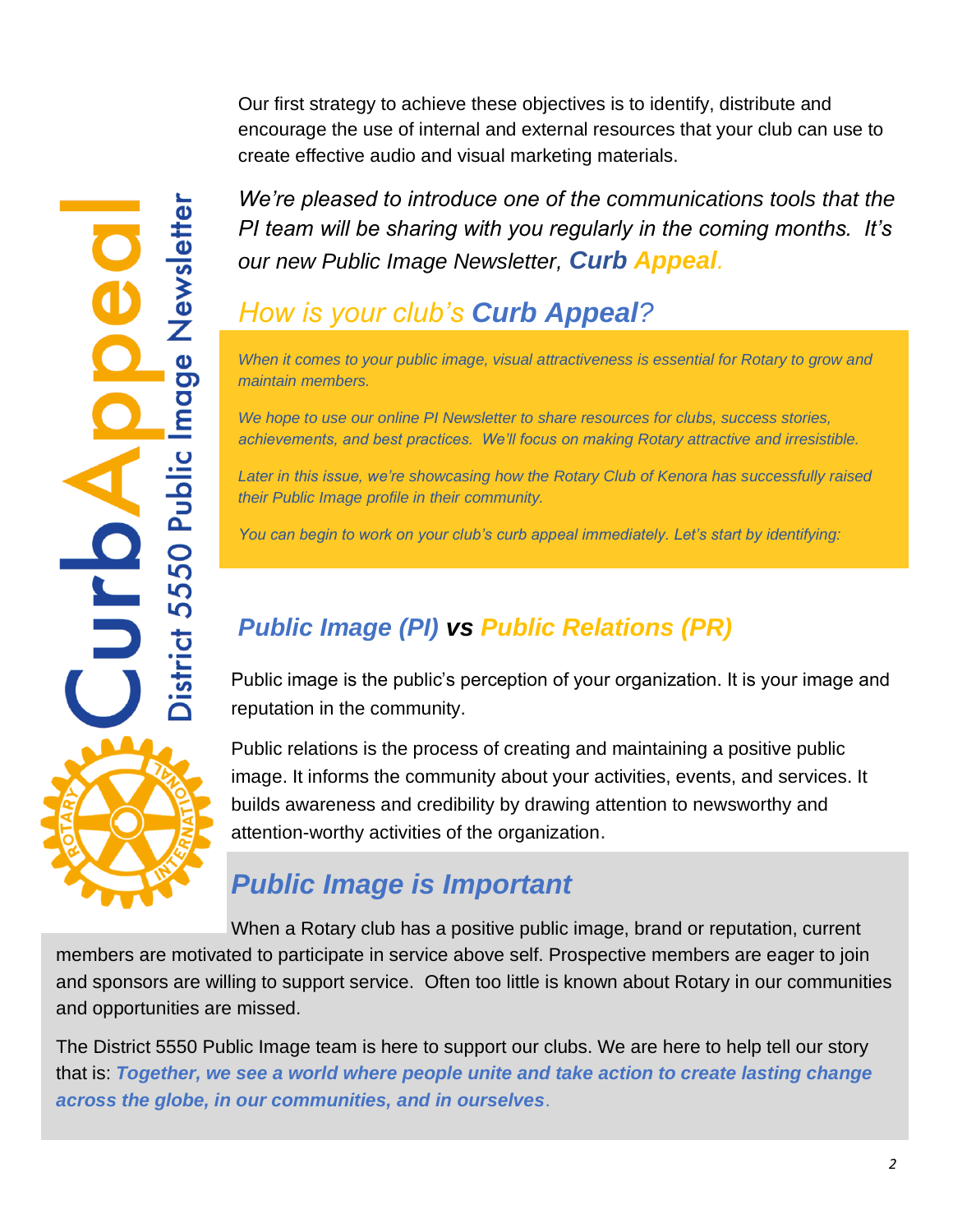## **First Step: Create a Public Image Team**

Successful public relations doesn't just happen. It requires a well thought out plan personalized for your community. To achieve this for your club, a team is needed with a leader who is willing to learn the skills needed to take on the challenge. Also, you need to set a Public Image budget. Your district Public Image team is here to help you learn those skills.

## **Second Step: Create Your Image**

For the most effective message when selling Rotary, we strongly encourage you to:

- 1. Start focusing on developing stories that appeal to human interest and personal experience.
- 2. Tell people why they should care about what Rotary is doing and has to say.
- 3. Do things of value to your members and to your community.
- 4. Tell your stories, first about value achieved and then about your club.
- 5. Keep telling your stories with lots of images to build your Brand.

## **Third Step: Build Your Brand**

- 1. Use the current Rotary logo on your agendas, minutes, letterheads, posters, ads, and all printed club materials as well as all visual media. Find Rotary images and usage guidelines on [Rotary's Brand Cent](https://brandcenter.rotary.org/en-GB)re. Note that you must be logged in to use the Brand Centre.
- 2. Use signage in your community to showcase Rotary's contributions and achievements.



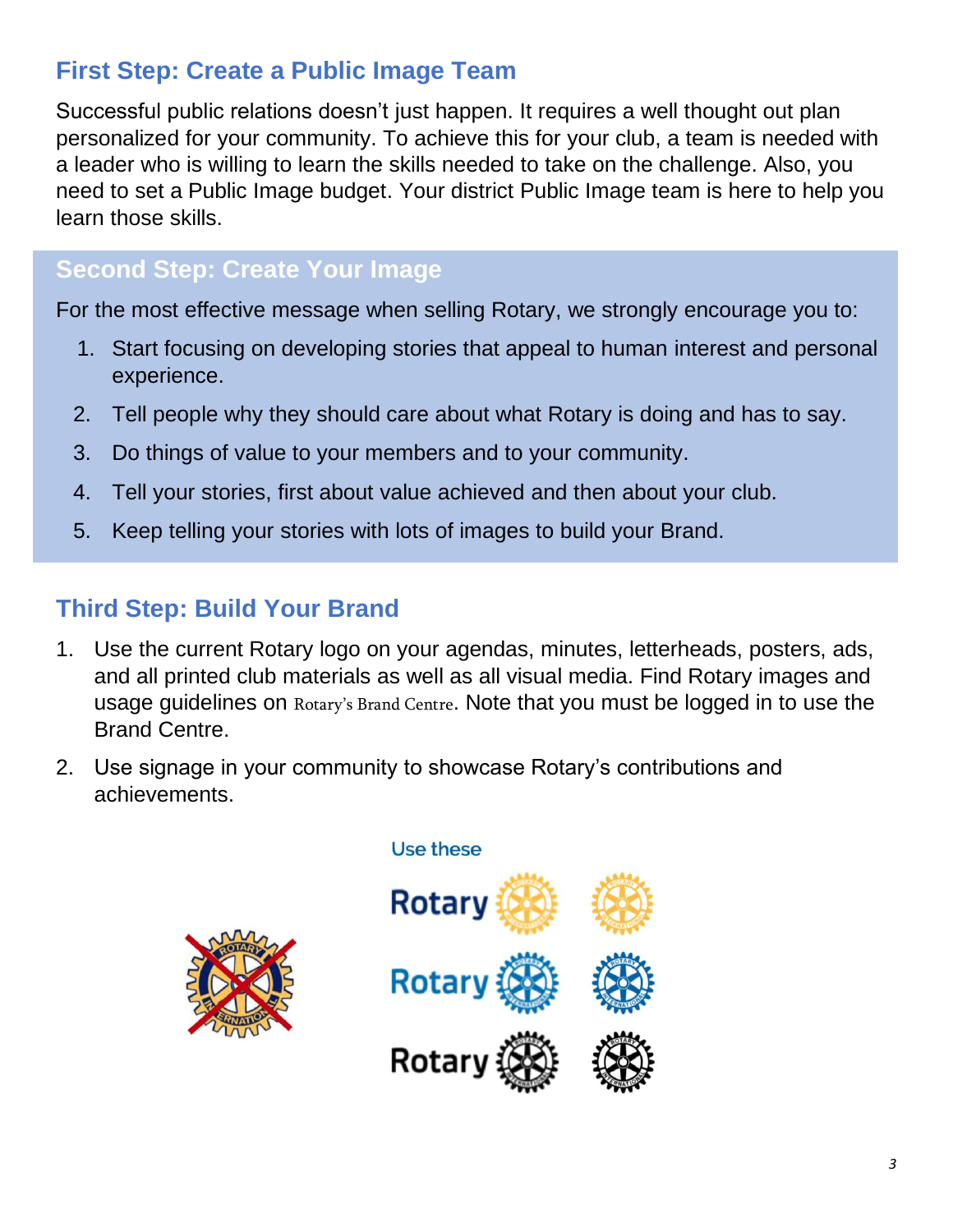## **Fourth Step: Build a Public Relations Plan**

**How will you communicate to your members and the public?** 

| <b>Q</b>   Paid Advertising (newspapers, radio,<br>TV) | Newsletters |
|--------------------------------------------------------|-------------|
| Posters                                                | Website     |
| Community Event Calendars                              | Facebook    |
| <b>I</b> Presentations to Community Groups             | Twitter     |
| <b>News Release</b>                                    | Instagram   |
| Media Coverage                                         | YouTube     |



Watch for details in future editions of Curb Appeal about an exciting workshop being planned for all Public Image chairs in our District.

Our 2nd strategy is to work with the District Training Team (DTT) to implement an inperson and/or online **Public Image/Public Relations Workshop** providing all day training in the use of Audio/Video, Desktop Publishing Production tools as well as training for using social media including Facebook, Instagram, YouTube etc. We plan to implement this by fall.

*The Rotary Club of Kenora shared a few examples (on the next page) of how they have successfully raised their Public Image profile in their community.* 

*Nice work Kenora Rotarians!*